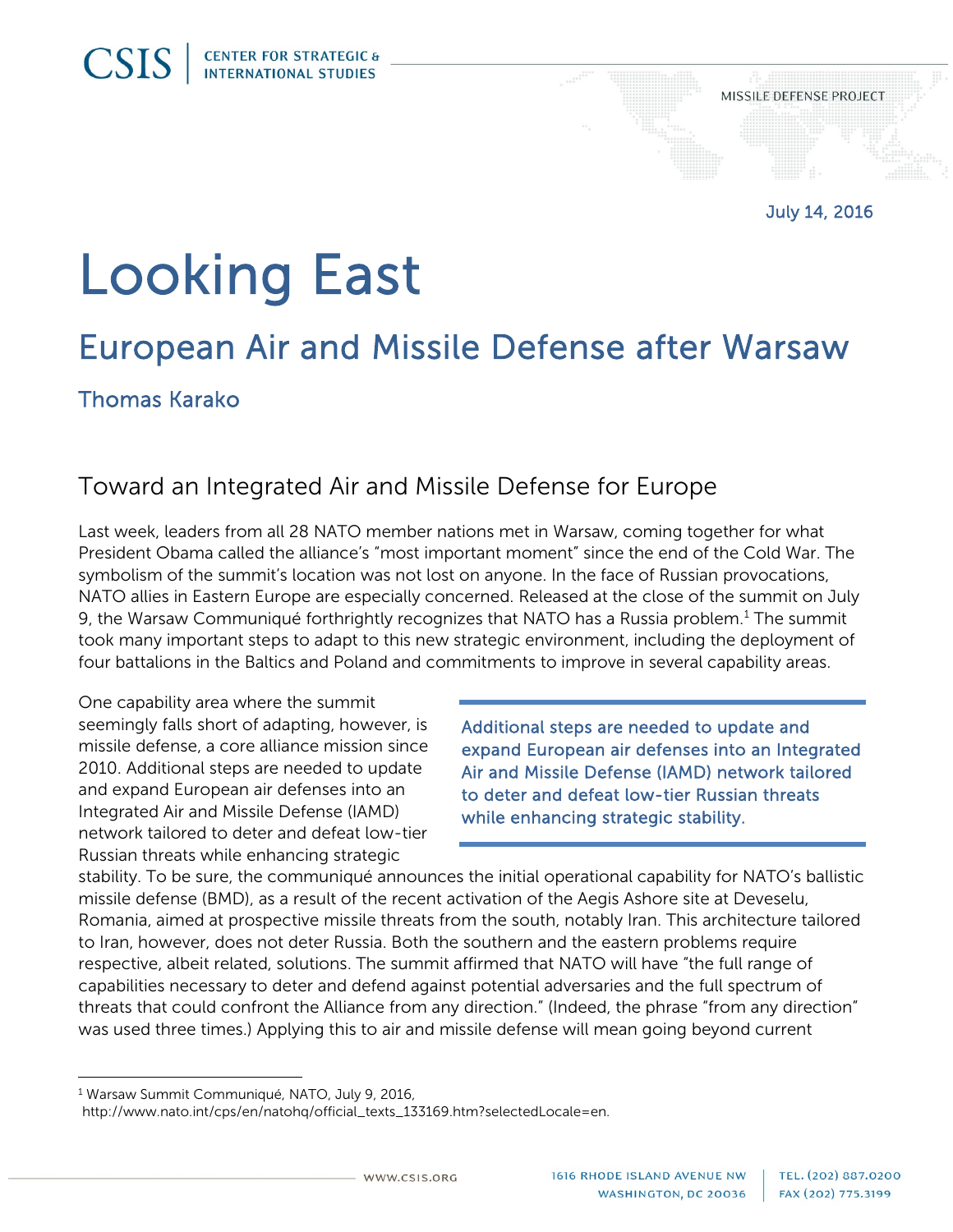#### 2 | Looking East

European Phased Adaptive Approach (EPAA) plans, while remaining consistent with the EPAA's guiding principle of adaptability.

The European IAMD envisioned here would be designed to protect deployed and rapid response forces, complicate nonstrategic Russian missile attack, protect freedom of movement within NATO territory, and permit the flow of forces to respond to aggression. Such a multinational or alliancewide network would make deterrence more credible, raise the threshold for conventional attack, diminish prospects for coercion, and thereby support assurance and alliance cohesion. Its character would also remain "purely defensive" in nature.

Despite a changed environment, NATO has not yet embraced such a path. Several allies have concerns about doing so or are otherwise unwilling to challenge Russia in this area. This is a hole from which NATO may need to consider digging itself out. It is nevertheless worth considering the problem and potential solutions, should individual nations or the alliance more broadly wish to embrace them in the future.

## Vulnerability to Russian A2/AD

The summit notably calls out Russia's provocative military activities on the NATO periphery, repeated violations of NATO airspace, and irresponsible nuclear rhetoric. This threat set facing NATO includes an emerging suite of capabilities usually captured by the phrase "anti-access and area-denial" (A2/AD). Besides ballistic missile threats from Iran, NATO now faces a more complex threat consisting of cruise missiles, unmanned aerial vehicles (UAVs), aircraft, maneuvering or hybrid ballistic missiles, and robust air defenses. Of particular concern are Russia's S-300 and S-400—Russia's own air and missile defense network. When visiting U.S. and other allied officials flew to the Warsaw airport, their aircraft were within range of Russia's air defenses and largely missile-based A2/AD bubbles extending over Eastern Europe. Offensive missile forces, such as the *Iskander* and the *Kalibr* cruise missile conspicuously displayed in Syria, also pose new threats. The communiqué calls out violations of the Intermediate-Range Nuclear Forces (INF) Treaty, but Russia's overall intent and capabilities are more important than any specific treaty-noncompliant missile. U.S. or allied forces under attack would find little satisfaction in the knowledge that an incoming Russian attack consists of sea- or air-launched rather than ground-launched missiles.

#### NATO members should consider investing in an A2/AD "thicket" of their own to defend forces in the East.

 $\overline{a}$ 

A recent CSIS report describes these forces as "a thicket of overlapping and redundant A2/AD systems" based in Kaliningrad, Western Russia, Belarus, the Black Sea—and indeed extending from the Russian Arctic to Syria.<sup>[2](#page-1-0)</sup> NATO allies are particularly vulnerable

to these threats, especially given the neglect of air defenses in recent decades. Russian deployments in Kaliningrad and access to bases in Belarus could potentially isolate NATO's eastern flank, hold at

<span id="page-1-0"></span><sup>2</sup> Kathleen Hicks et al., *Evaluating Future U.S. Army Force Posture in Europe: Phase II Report* (Washington DC: CSIS, 2016), 36.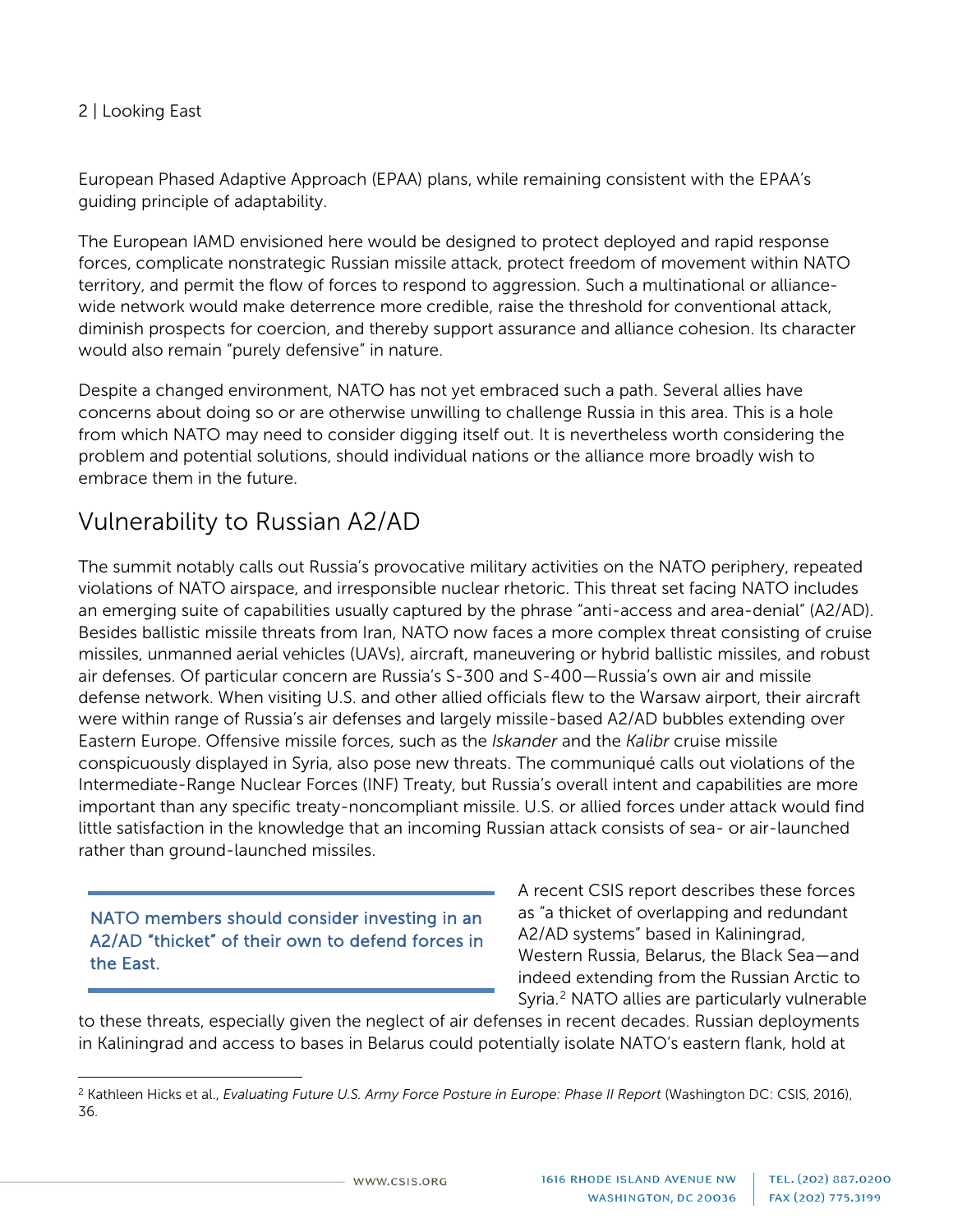risk NATO's ground forces, and support a fait accompli that could either shatter the alliance or require massive escalation to save it. NATO members should consider investing in an A2/AD "thicket" of their own to defend forces in the East.

## Relation to NATO Policy

The development of a robust European IAMD would not be inconsistent with past NATO pronouncements. Indeed, past NATO statements and documents have used special care to steward exactly this kind of flexibility. Every summit declaration since 2010 has reaffirmed that U.S. and NATO limited missile defense deployments are not intended to defeat what the West considers to be Russia's *strategic* nuclear forces or to affect the strategic balance with Russia. This does not, however, preclude robust lower-tier defenses for *nonstrategic* air and missile threats.

A path toward more capable defenses begins with NATO's 2010 Strategic Concept declaration that the alliance will maintain "the full range of capabilities necessary to deter and defend against any threat" and with its commitment to continue review and take "into account changes to the evolving international security environment."

While stopping short of endorsing it, the Warsaw Communiqué hints at the need for this Russiadirected IAMD. To be sure, NATO has thus far refrained from trying to actualize this potentiality. The 2012 *Deterrence and Defense Posture Review* (DDPR), for instance, stated that "NATO missile defence is not oriented against Russia." The communiqué likewise observes that NATO missile defense is not "directed" against Russia and that current efforts are only "intended to defend against potential threats emanating from outside the Euro-Atlantic area."

Given NATO's incorporation of missile defense as a core mission and the principle to defend against any threat from any direction, what, after all, does it mean for missile defenses to be or not be "oriented" or "directed" at some particular entity? Purely defensive systems are not aimed at any particular entity, but rather designed to protect against threats aimed *at* them. It so happens that Russia is an outside entity now aiming lots of threats at NATO, from many directions, and from both within and outside the Euro-Atlantic area.

#### Relation to U.S. Policy

Nor would a robust IAMD designed to deter nonstrategic Russian threats be inconsistent with U.S. policy. The 2010 *Ballistic Missile Defense Review* (BMDR), for instance, arguably encourages such a posture. Such steps would be consistent with the second highest priority expressed in the BMDR, to "defend U.S. deployed forces from regional missile threats while also protecting our allies and partners." Neither in the BMDR nor elsewhere has the United States said that defenses will stand down if attacked by Russian missiles. To do so would be contrary to the long-running principled opposition to "reject any negotiated restraints" on missile defenses. Indeed, while noting the severely limited capacity to deal with a deliberate Russian attack, the BMDR suggests that even the United States' homeland missile defenses could be used against a stray launch of a long-range Russian missile.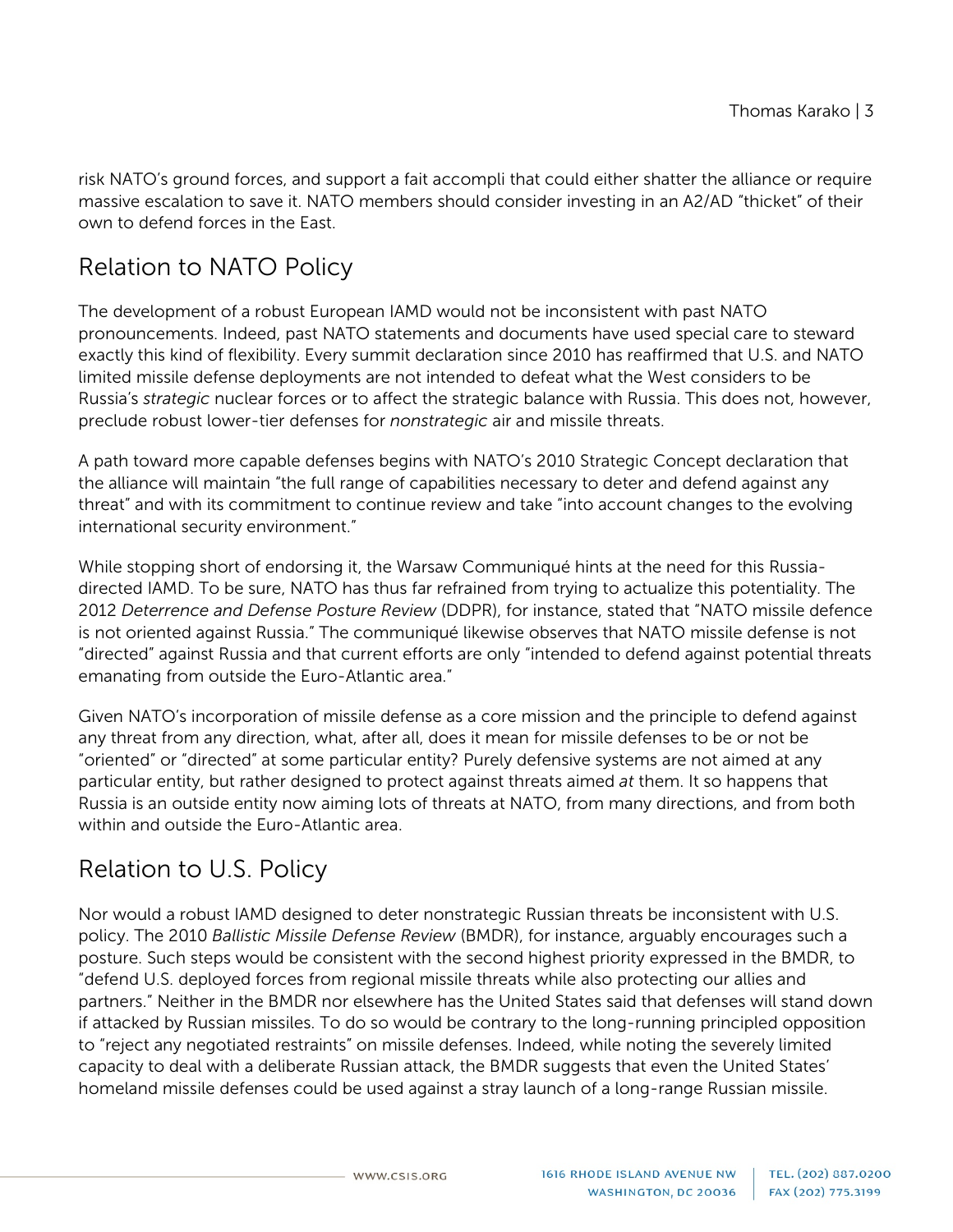#### Strengthening Deterrence

As with previous declarations, this year's reaffirms that missile defense and other conventional forces serve a critical role in complementing nuclear deterrence, while not substituting for it. The 2010 BMDR likewise affirmed that regional missile defenses are an "essential element of…regional deterrence architectures." But how, exactly, do missile defenses deter?

The purpose of IAMD is to support a broader deterrence and defense posture, not to sit and play catch.

The purpose of IAMD is to support a broader deterrence and defense posture, not to sit and play catch. NATO's emerging strategy on the eastern flank is a combination of modest combat-capable forward forces, complemented by a larger rapid-reaction

force to reinforce them in a crisis, backed up by the risk Russia would undertake if it attacked multinational NATO forces. All elements of that strategy are important to achieving the deterrence effect. If reinforcement becomes difficult because of Russian A2/AD, the deterrent effect of forward forces would be decreased. Defenses that protect retaliatory forces and are integrated into credible plans can make significant contribution to deterrence.

European IAMD would serve several strategic political, economic, and military goals. In the first instance, it would be designed to deter military attack, improve assurance, avoid alliance splintering, and degrade Russia's coercion potential. Specific military objectives include slowing a potential Russian assault, thereby buying response time; protecting forward deployed NATO forces in the East, especially on ground and sea; protecting freedom of movement and maneuver; and raising the threshold for aggression. Additional goals might be to engage multiple national industrial bases, avoid the appearance of hostile or aggressive intentions, and resist Russian information operations and political subversion. Rather than undermine strategic stability or NATO's deterrence posture, a limited IAMD network would reinforce both.

#### Offense-Defense Mix

The question arises, however, whether IAMD would add relatively more deterrent value than additional offensive strike and ground forces. Countries like Poland, for instance, will have to make hard choices to sustain its two-tier defense concept, Narew and Wisla. Missile defense critics in Poland point out that they could never have enough interceptors to absorb all the *Iskanders* and *Kalibrs* Russia could throw at them, so they could instead acquire strike forces such as additional F-16s, Joint Air-to-Surface Standoff Missiles–Extended Range (JASSM-ERs), Tomahawks, the Multiple Launch Rocket System (MLRS), the Army Tactical Missile System (ATACMS), or large quantities of other inexpensive munitions to give Russia pause.

An offense-only posture would not, however, be as effective a deterrent as an offense-defense mix. Limited missile defenses can have strategic effect, even in the face of overwhelming numbers and possible saturation. Taiwan, for instance, deploys only 10 Patriot batteries in the face of 1,500 cruise and ballistic missiles aimed at the island, but it does so to protect certain "centers of gravity" such as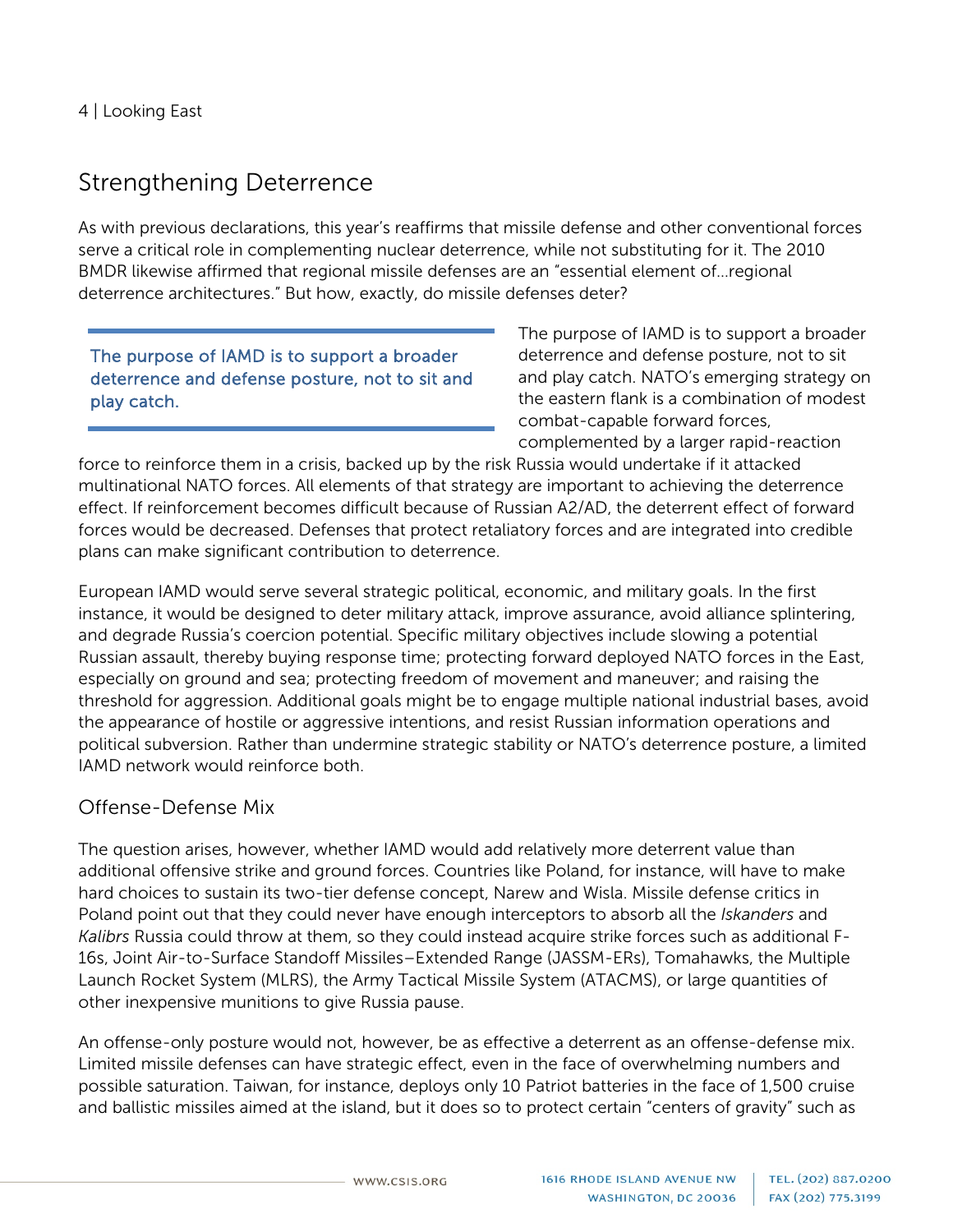Command, Control, Communications, Computers, Intelligence, Surveillance and Reconnaissance (C4ISR), even at the expense of territorial defense, so as to guarantee that a large-scale Chinese attack would face some kind of reprisal. A similar deterrence concept informed the Safeguard missile defense system in the 1970s, designed to protect U.S. intercontinental ballistic missile (ICBM) fields. Defenses can be overwhelmed, but doing so would raise the threshold for attack. The Warsaw summit prudently reaffirms that NATO's deterrence and defense posture will continue to be based on "an appropriate mix of nuclear, conventional, and missile defence capabilities."

## Moving Beyond EPAA

A European IAMD would be distinct from past and current EPAA efforts but not disconnected from them. The declaration of initial operational capability for NATO BMD represents an important milestone for missile defense more broadly. Besides Romania, other BMD assets include various point defenses, Aegis ships based at Rota, Spain, and an Army/Navy Transportable Radar Surveillance (AN/TPY-2) radar in Turkey facing south. Future steps include command and control (C2) advances and the third phase, an Aegis Ashore site at Redzikowo, Poland.

All the EPAA's efforts are thus far directed, however, at current and prospective missile threats from the Middle East. Standard Missile-3 (SM-3) interceptors in Romania and Poland will have no capability to chase Russian ICBMs over the pole or otherwise undermine Russia's strategic ICBM and submarine-launched ballistic missile (SLBM) forces. Designed for exo-atmospheric midcourse intercept, the SM-3 is probably also unable to defeat short-range Russian ballistic missiles based, say, at Fortress Kaliningrad, nor can they be used against low-flying cruise missiles at all. Defending against such threats requires lower-tier, endo-atmospheric capabilities distinct from those currently contemplated for EPAA.

Although SM-3s are ill-suited to defeat *Iskanders* or *Kalibrs*, a lower-tier supplement to EPAA might well be integrated with Aegis Ashore facilities. Besides themselves requiring and providing air defense, Aegis Ashore could help stitch together sensors and shooters

Defending against such threats requires lowertier, endo-atmospheric capabilities distinct from those currently contemplated for EPAA.

distributed across NATO. Each Aegis Ashore site may be able to manage considerably more Mark 41 Vertical Launching System (Mk 41 VLS) launchers than the current 24—destroyers have 96 cells, cruisers have 122. Instead of simply more SM-3s, additional tubes might hold SM-6s or a spectrum of other effectors, just as Aegis ships afloat carry mixed loads. NATO's Active Layered Theatre Ballistic Missile Defence (ALTBMD) command and control network would almost certainly play a part. The U.S. Army's development of the integrated air and missile defense battle command system (IBCS) could also support multinational and multisystem integration.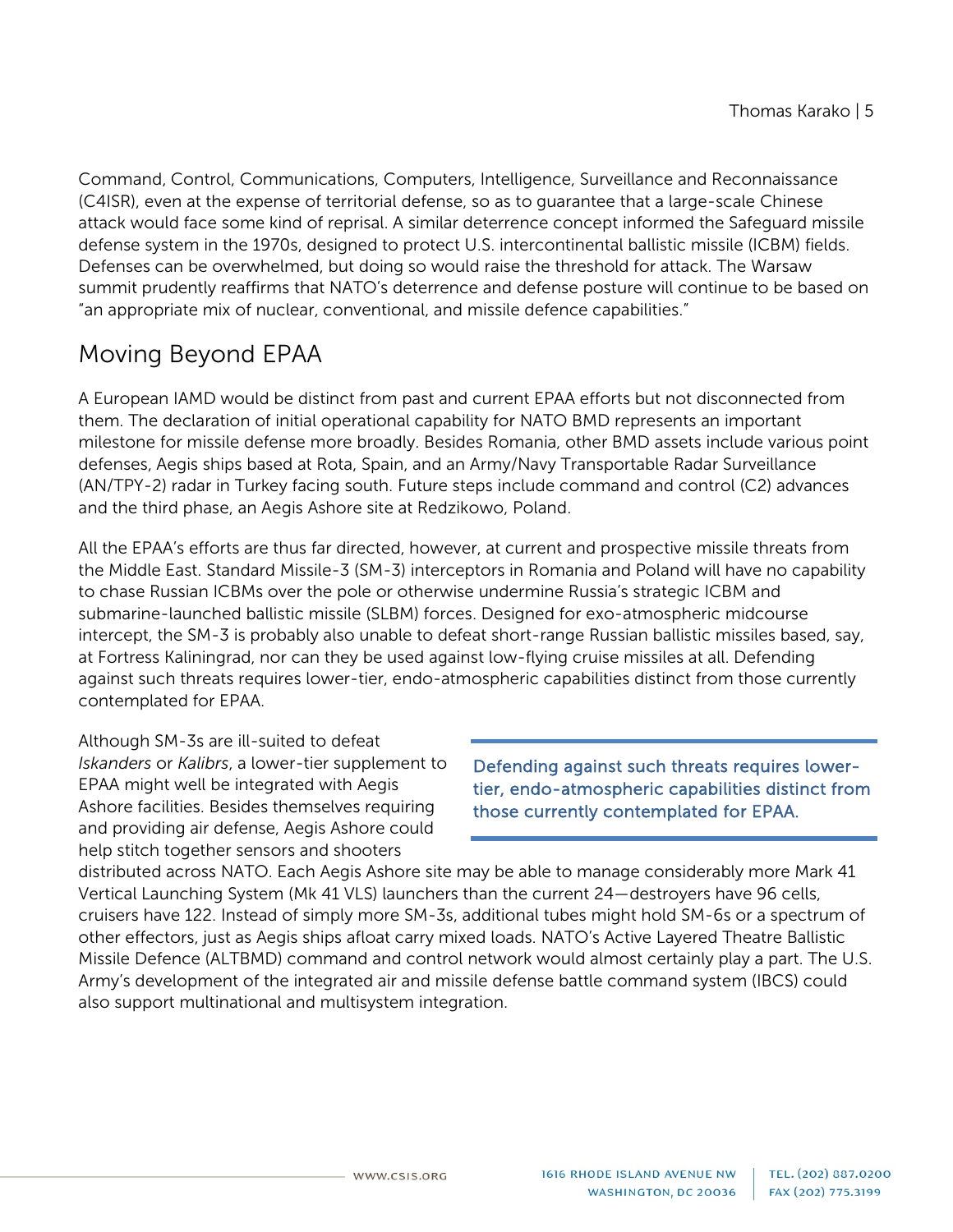## National or Multinational Paths

One important distinction in moving toward a European IAMD is whether the capabilities are established merely as national assets, or whether the mission of deterring and defending against Russian missiles is embraced by the alliance broadly. The distinction is especially important given political differences, particularly the disinclination of some allies to be especially bold in a capability area Russia would prefer its neighbors to neglect.

While reaffirming that alliance-wide missile defense is not oriented at Russia, the Warsaw Communiqué certainly does not prohibit the national defenses of individual allies from being so oriented and seems to welcome steps in that direction. The 2014 Wales summit noted "potential synergies" from multinational missile defense cooperation. Warsaw's summit adds to it slightly: "we encourage further voluntary contributions, all of which will add robustness to the capability." Of especial importance in recent German, Polish, and other national tenders is the oft-repeated need for "360 degree" protection. This concern reflects the increased complexity of the air defense problem generally, of which Russia's capabilities represent the leading edge. Besides Russia's diverse basing posture for ground-launched ballistic missiles, long-range and maneuvering cruise missiles also have an inherent ability to attack "from any direction."

#### The Architecture

What, then, might an architecture for European IAMD look like? The sketch below attempts to identify its likely characteristics, locations, objects of defense, and particular near- and medium-term solution sets.

#### Prioritizing Defended Objects

The Lisbon summit established an ambitious goal to protect all NATO populations, territory, and forces from missile attack—but focused on Iran. Continuing such an approach would be attractive with respect to the particular goal of deterring Russian aggression, but it would also be far more daunting. More limited goals may be in order, with a critical asset list tailored to military necessity. Fixed and mobile objects to prioritize might include critical command and control, forward deployed and maneuvering forces, military bases, prepositioned stocks, Aegis Ashore sites, forward deployed ground forces, and logistical and transportation hubs including air and sea debarkation points (APODs and SPODs). The various sensors and shooters would presumably be located where the threat and the benefits are greatest—such as the Baltics and Poland, but also Central European assets such as Ramstein. Resources permitting, territorial or population defense is also important to avoid coercion.

#### Resilience

To raise the threshold for an attack, an IAMD architecture would itself need to be resilient to attack. Here redundancy and distribution are key, so that the loss of one radar, for example, would not cripple the entire system. Resiliency might also be improved with sophisticated camouflage, dummies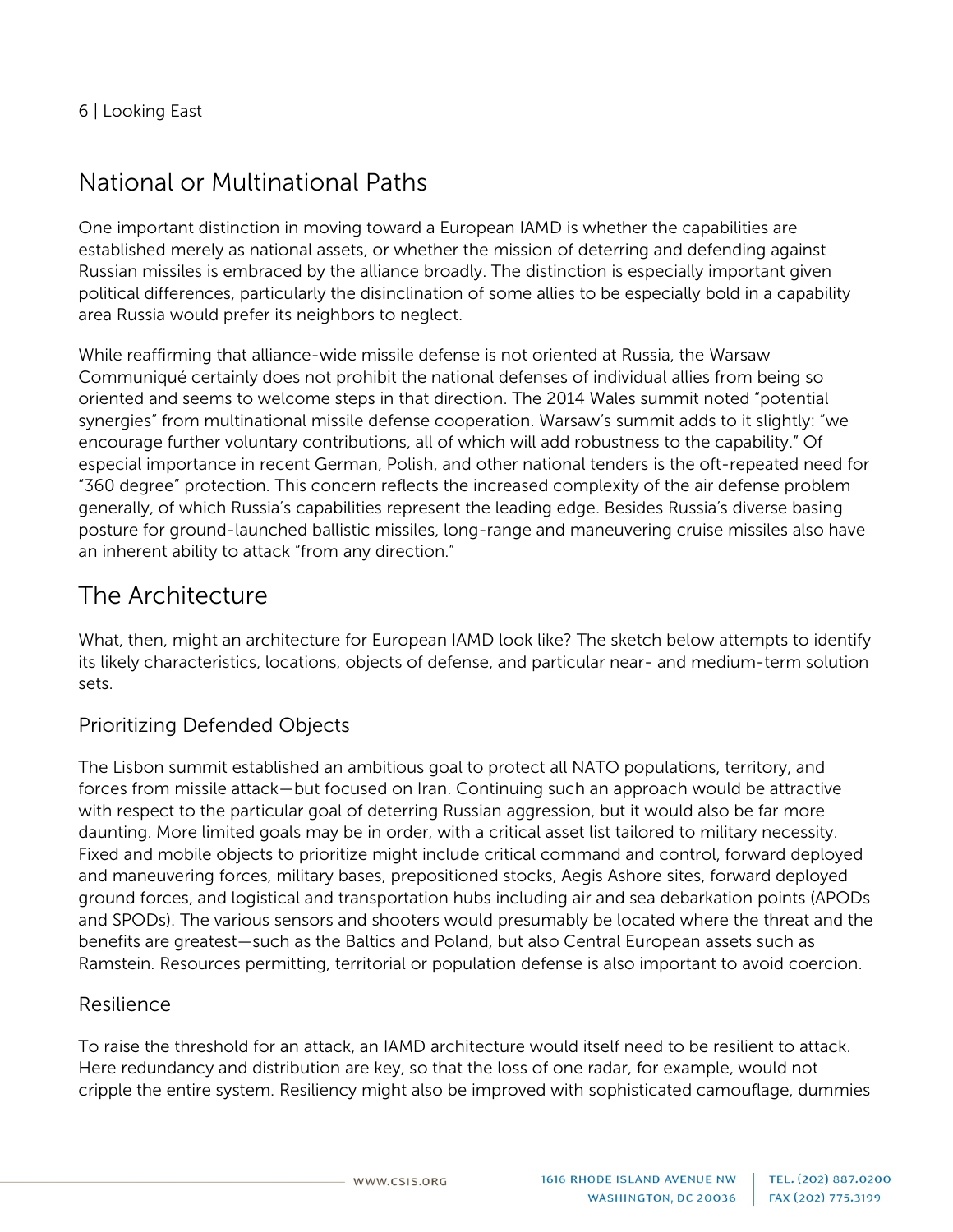and decoy launchers, and other means of deception. Mobile systems on trucks or trailers would be important to defend mobile ground forces. Defending fixed sites like Aegis Ashore, C2, and airports would of course require greater magazine inventory, for which larger numbers of low-cost interceptors might be at a premium.

#### Potential Systems

In the near term, several off-the-shelf systems could help address Europe's air defense gap. Systems of U.S. origin include the Patriot family (PAC-2, GEM-T, PAC-3, MSE), land- and sea-basing the Aegis Combat System (SM-2, SM-6, Evolved Sea Sparrow), as well as land-based advanced medium-range air-to-air missiles (AMRAAMs), Stinger, and other short-range air defenses (SHORAD). Despite the scarce number of batteries, Terminal High-Altitude Area Defense (THAAD) is also frequently included as a potential U.S. Army surge in Europe. Non-U.S. solutions include France's Aster 30 SAMP/T (sol-air moyenne portée/terrestre), Germany's surface-launched version of the Infra-Red Imaging System– Thrust Vector Controlled (IRIS-T), and Israel's Arrow and Iron Dome.<sup>[3](#page-6-0)</sup> Aegis C2 and its potential for scaling up and more broadly distributing launcher tubes may make sense as well. In the post-2020 timeframe, other air defense options will become available that could also be brought into the fold, such the Medium Extended Air Defense System (MEADS), Stunner, and even short-range directed energy systems like the truck-mounted High Energy Laser-Mobile Demonstrator (HEL-MD).

Last week, Poland's defense minister announced that Poland will likely pursue Patriot for national needs.[4](#page-6-1) No contract, however, is yet signed, and it will probably be around two years from contract to fielding, and a 360-degree Patriot radar will take a few years longer. Lest the best be the enemy of the good, the full Patriot family should be considered for European IAMD, including PAC-2, GEM-T, and PAC-3—not just the shiniest new Missile Segment Enhancements (MSEs).

Germany, too, is reviewing its options for updated defenses, and currently appears to be leaning toward the MEADS/Taktisches Luftverteidigungssystem (TLVS) development, in which its domestic defense industry is deeply vested. Whether with codevelopment or workshare, the coordination of alliance-wide economic interests should be a strategic goal unto itself to field and sustain support for European IAMD.

European IAMD would also require robust sensor capabilities, which could come from Patriot or Sentinel radars, larger systems like AN/TPY-2 and SPY-1, or upcoming assets such as the MEADS tracking and surveillance radars, Air and Missile Defense Radar (AMDR), and elevated sensors to detect cruise missiles. New radar technologies such as active electronically scanned array (AESA) or Galliumnitride (GaN) might also be incorporated to improve existing systems. The communiqué identifies the next NATO BMD goal to be command and control work. Such work should advance not merely with ballistic missile defense but also air and cruise missile defense in mind.

<span id="page-6-0"></span> $\overline{a}$ <sup>3</sup> Boyd Collins, "U.S. Army successfully demonstrates Iron Dome missile from new interceptor launch platform," press release, U.S. Army, April 20, 2016[, https://www.army.mil/article/166397.](https://www.army.mil/article/166397)

<span id="page-6-1"></span><sup>4</sup> Associated Press, "Polish arms firm in deal with US Patriot missile maker," *Seattle Times*, July 5, 2016, [http://www.seattletimes.com/business/polish-arms-firm-in-deal-with-us-patriot-missile-maker/.](http://www.seattletimes.com/business/polish-arms-firm-in-deal-with-us-patriot-missile-maker/)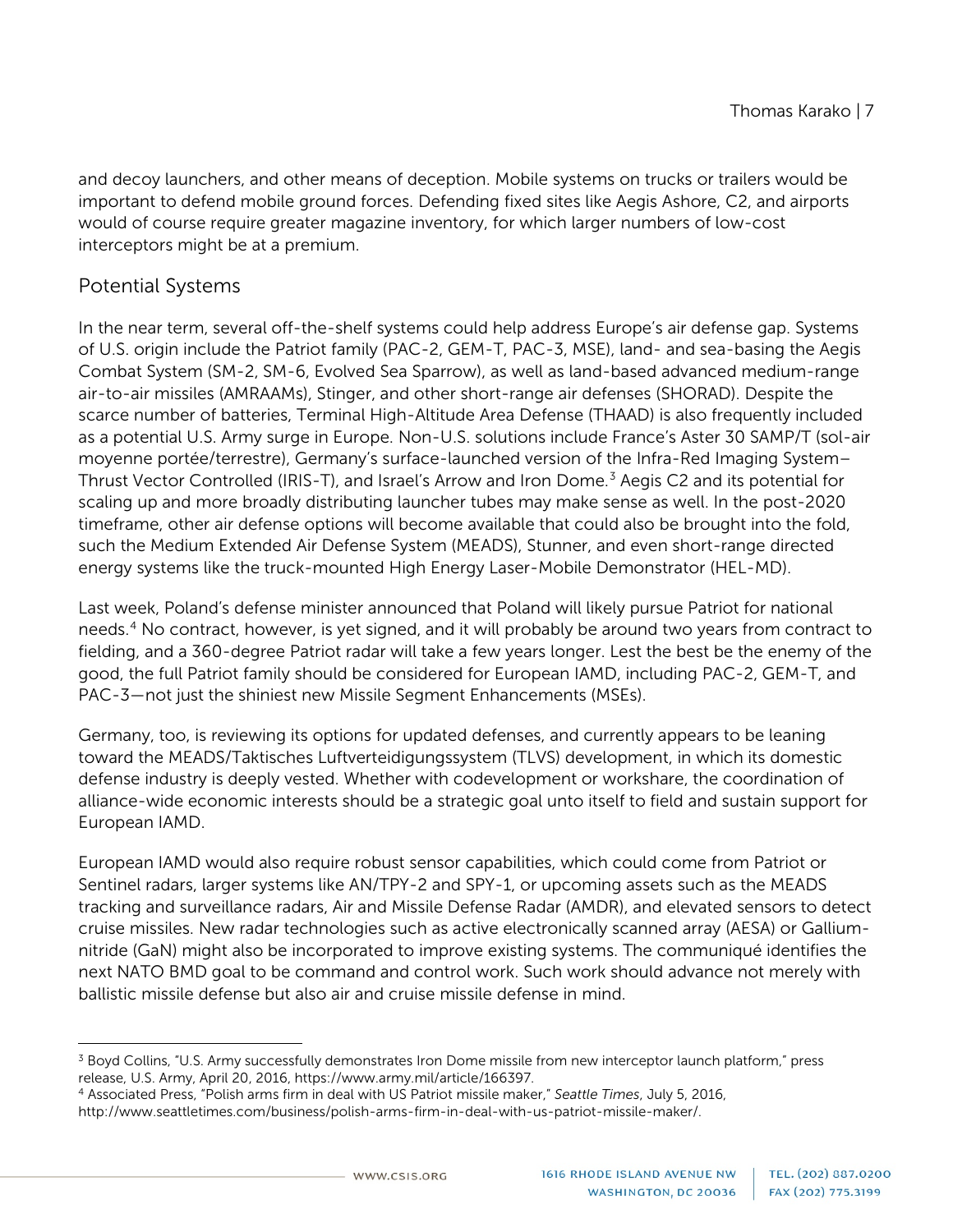## Burden Sharing

The United States cannot and should not solely underwrite the cost of a broad European IAMD, as it largely has with EPAA. Neither will it likely be composed only of U.S. foreign military sales. The solutions for a European IAMD are instead likely to be both diverse and multinational in origin. Nearterm steps will also probably not fall under NATO-wide missile defense, but the integration of numerous national assets and contributions. Warsaw's principles of indivisible allied security and solidarity, however, point toward more unified or at least coordinated approaches to burden sharing. Relative to other regions, European air defense has greater potential to be more than the sum of its parts.

Rather than wait for new builds and training, NATO states could rotate some of these existing defenses to areas such as the Baltics, Poland, Romania, or elsewhere in Southeast Europe. A model for such deployments could be the shared rotational Patriot deployments to Turkey provided by the United States, the Netherlands, Germany, and Spain. Germany alone has over 20 PAC-2 and PAC-3 batteries.

NATO members could also explore other creative ways of using existing assets. This might include "lend-lease" arrangements whereby Polish or Baltic militaries could host sensors or train and operate older systems. These might come from within Europe or from the global market. Spain, for instance, purchased all of its older Patriot batteries second-hand from Germany and the United States—some of which had previously been offered to (but rejected by) Poland.

Financing and purchasing may be an area ripe for innovative arrangements. The Wales summit encouraged the exploration of "potential synergies in planning, development, procurement, and deployment." The Warsaw summit maintains the past restriction that only command and control systems for the ALTBMD network are eligible for common funding. While precluding formal alliancewide purchases, there is nothing to preclude coordinated multinational efforts among several or many individual allies. Such arrangements might include bulk buys to lower unit cost (including with out-of-area customers, in the Asia Pacific or Middle East). Novel arrangements might include copurchasing and cooperation of something like a "Multinational Missile Defense Force."

If a European IAMD begins to evolve, allied forces will need to train and exercise on it. To this end, a new NATO IAMD Center of Excellence (COE) could be created, perhaps in Poland, modeled on the IAMD COE in Abu Dhabi, the Pacific IAMD Center in Hawaii, and the NATO Cooperative Cyber Defense COE in Estonia. Such a center would allow NATO members to share information, solve problems, develop new concepts of operation, and conduct games.

## Updated Declaratory Policy

The Warsaw communiqué directs the North Atlantic Council to regularly review missile defense implementation and related issues that may arise. The council is one forum in which a Russia-directed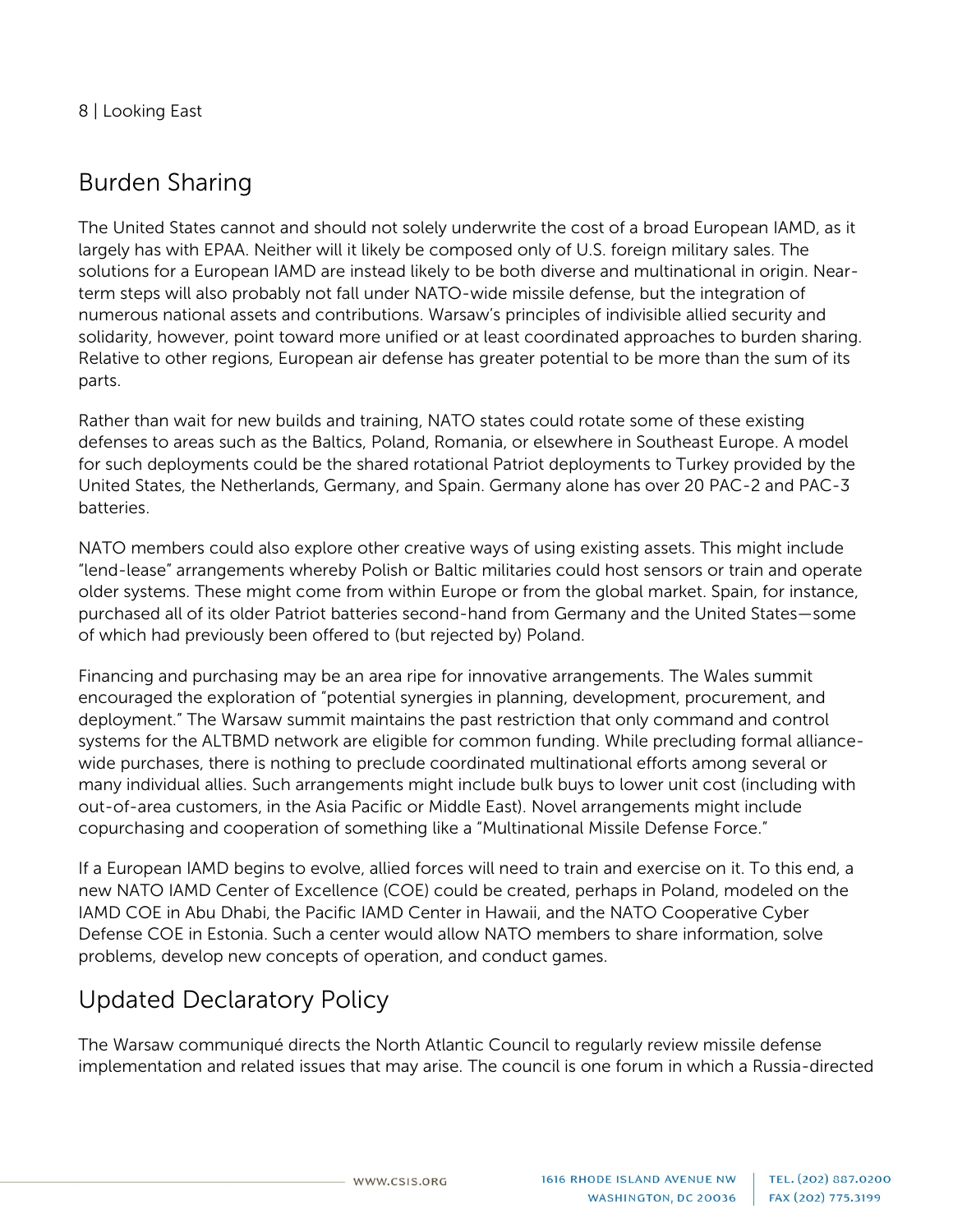IAMD could be explored. Consistent with the 2010 Concept's pledge to continually take into account "changes to the evolving security environment," this might include updating the 2012 DDPR.

Specific declaratory language that might be helpful to support the scope of European IAMD could be derived directly from NATO's 2010 Strategic Concept. While reaffirming no intent to undercut Russia's strategic nuclear deterrent, a future summit could expressly note that the missile defense mission can include any missile threat, from any direction, both in and outside the Euro-Atlantic area. Additional language that might need an update is the concept's emphasis on *ballistic* missile threats, rather than missiles more broadly. Should Russia's intent and posture not soon improve, such an update could be considered at the 2017 Brussels summit. In the meantime, numerous bilateral and multinational efforts provide other opportunities for nearer-term actions.

#### Russian Objections

To be sure, steps toward a more capable European IAMD would invite a vigorous but healthy discussion in light of overall NATO-Russia relations. Care must be taken to ensure unanimity for alliance-wide actions, since marginal increases of military capability provided by missile defenses have to be weighed against potential divisions within the alliance. The ultimate criteria for any such actions will be strengthening deterrence and sustaining alliance cohesion. Russia must not, however, be given a veto—either through political or legally binding agreements—on what kind of defenses are acceptable for its neighbors to secure their independence and territorial integrity.

Concrete steps toward European IAMD would certainly be accompanied by the usual denunciations. Russia will issue threats and allege that such defenses are destabilizing, notwithstanding Russia's own robust air and missile defenses expressly oriented toward NATO. The 2012 Chicago summit took notice of Russian threats for missile defense cooperation, "regretting the recurrent Russian statements on possible measures directed against NATO's missile defence system." The Warsaw summit calls such Russian threats "unacceptable and counterproductive." Russia's complaints about defenses being "destabilizing" are not, of course, to be taken at face value. After all, what Russia probably prefers is what NATO would see as a situation of relative strategic instability—neighbors vulnerable to coercion and subversion from Moscow.

#### The Path Forward

The 2016 summit accomplished its most important goals: recognizing that it has a Russia problem, increasing forward deployments into Eastern Europe, and highlighting the centrality of deterrence. In Warsaw, President Obama declared that "We need to bolster the defense of our allies in Central and Eastern Europe, strengthen deterrence and boost our resilience against new threats." Much work remains to be done, however, to implement these goals. A broad range of sophisticated air and missile threats represents one new category of threats requiring such action. In this particular area, the summit did more to hint at the path forward than to move down it toward a European IAMD. Concrete steps can be taken within the coming year, and should conditions require it, NATO's declaratory posture could be revised at the next summit.